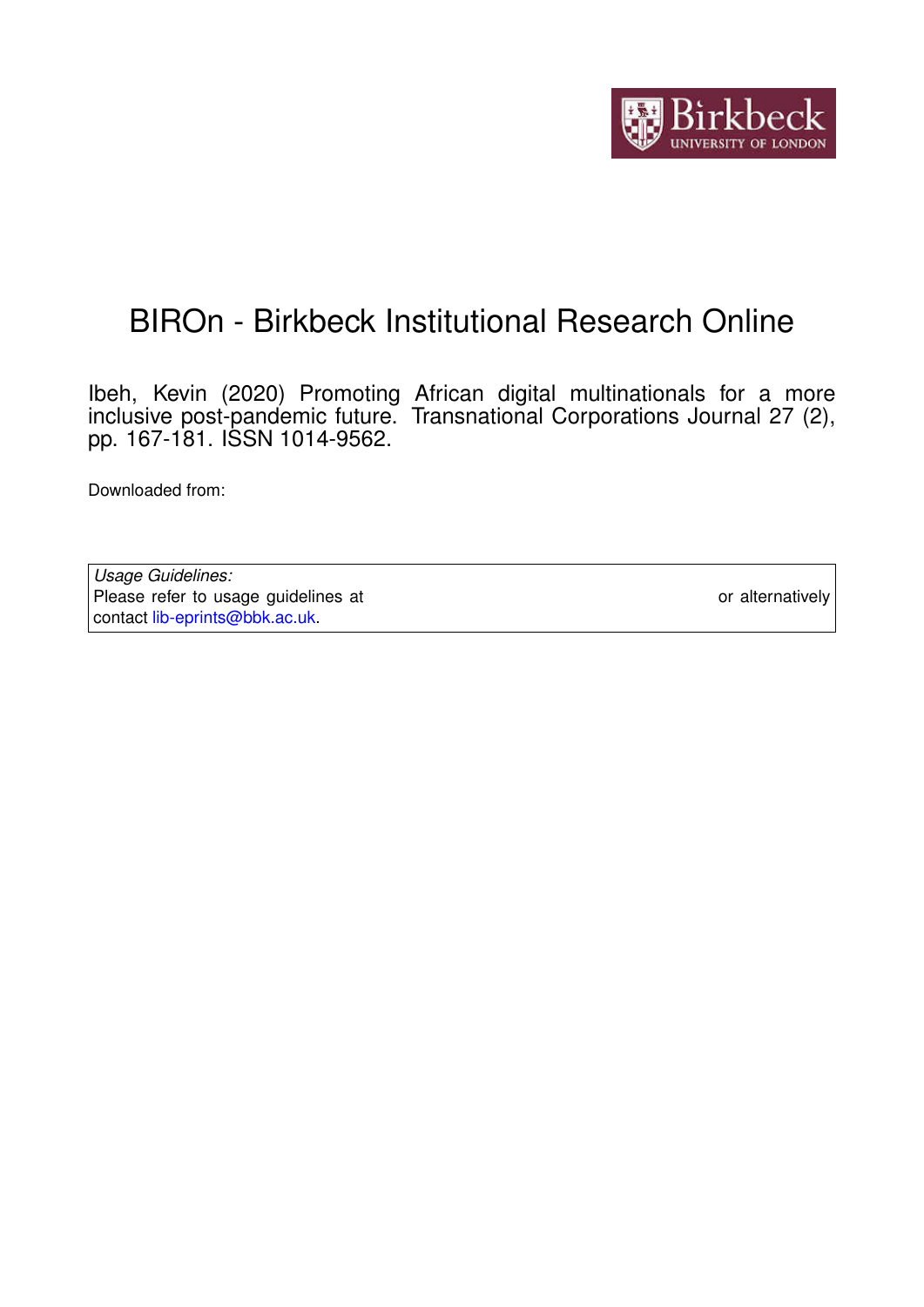**Promoting African digital multinationals for a more inclusive post-pandemic future**

Kevin I.N. Ibeh<sup>1</sup>

**.** 

<sup>&</sup>lt;sup>1</sup> Kevin I. Ibeh [\(k.ibeh@bbk.ac.uk\)](mailto:k.ibeh@bbk.ac.uk), Department of Management, Birkbeck, University of London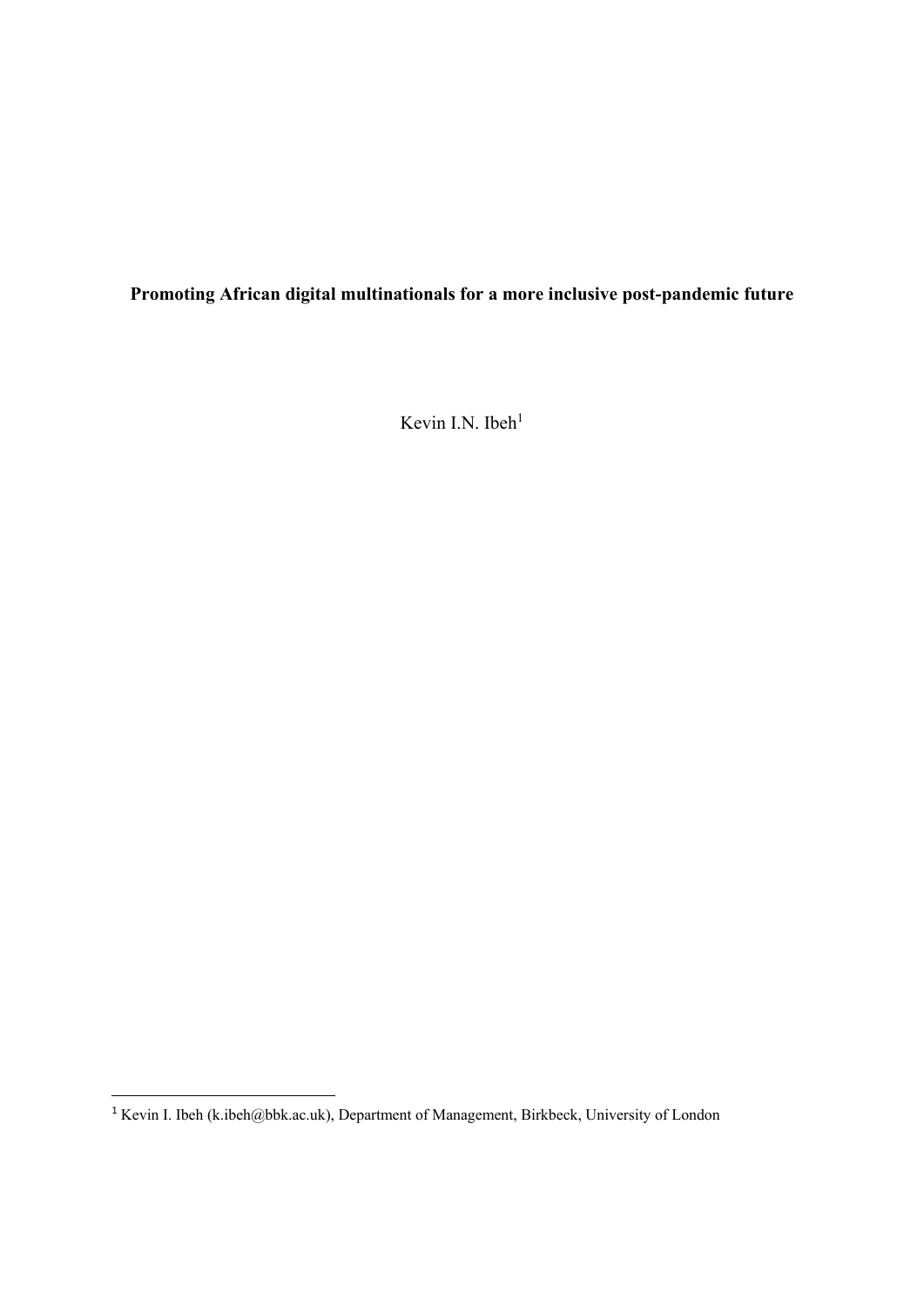This paper advances policies for promoting the intraregional and international investment prospects of African digital multinationals in the post-pandemic era. Based on the building blocks of organizational capabilities, funding access, digital infrastructure and regulatory environment, it advocates a more globally inclusive investment landscape in which Africanborn digital multinationals would no longer be a rarity. Against the backdrop of the COVID-19 crisis and its amplification of humankind's shared and digital future, policymakers and influential stakeholders at all levels are challenged to intensify the push for a more inclusive global digital economy.

**Keywords:** Africa, COVID-19, digital business, post-pandemic, technology-enabled activities

#### **1. Introduction**

Although the coronavirus pandemic, and its human and material costs, is still underway, history suggests that it will inevitably pass. Indications regarding the shape of the future global economy can be gleaned from the handful of sectors that thrived amid the pandemic. These include innovative technology and digital businesses offering connecting products and services as well as online retailers and service providers and their supply chain and logistics partners. These businesses, not surprisingly, are excelling in major global stock markets, and they and other innovation platforms such as robotics, energy storage, artificial intelligence, blockchain technology and DNA sequencing (Gurdus, 2020) are likely to sustain their strong investment prospects in the post-pandemic global economy.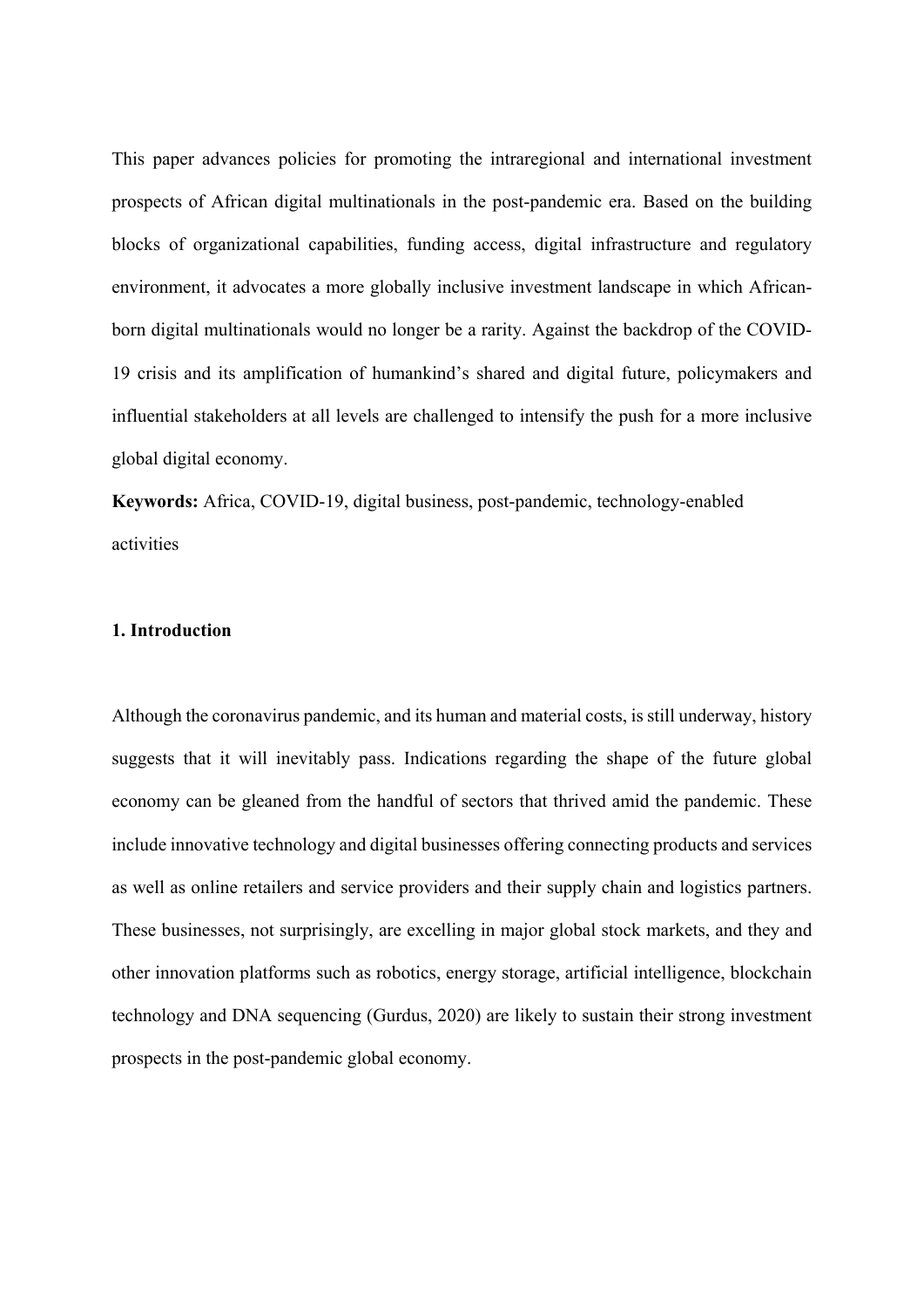Of particular interest to the present perspective paper is the extent to which the expected boost in global digital investment might foster digital inclusion, access and entrepreneurship in underrepresented parts of the world, specifically Africa. Although internet penetration levels and online marketplaces have expanded across Africa in recent years (Lattimore, 2015), significant gaps still exist compared with other regions. For example, the International Telecommunication Union (ITU) recently found that internet access, especially fixed broadband, is still out of reach for many Africans (Mugisha, 2020a). The World Bank reported digital skills adoption across sub-Saharan Africa to be half the global average (Madden and Kanos, 2020). The virtual absence of African businesses in every major list of global digital brands is additionally instructive; one supposed exception, an e-commerce player traded on the New York Stock Exchange, seems beset with declining fortunes and claims of appropriating African identity (BBC, 2020).

Redressing Africa's peripheral role in the global digital economy has become even more urgent for a number of reasons. One, the COVID-19 crisis has strongly illustrated the continent's need for digitalization and rapid digital transition (Kasraoui, 2020), while also exposing appreciable gaps in provision and access (Madden and Kanos, 2020). Two, the prevalence of African digital companies and multinationals is likely to improve the region's prospects of meeting the United Nations Sustainable Development Goal (number 9) of fostering innovation, building resilient infrastructure, and promoting inclusive and sustainable industrialization. This inclusivity theme resonates with the rising global focus on promoting equality by channelling investments and opportunity levers to less represented populations, an agenda that the United Nations Conference on Trade and Development (UNCTAD, 2020) promotes by enabling several developing economies to use its e-government platforms to sustain operations amid the pandemic.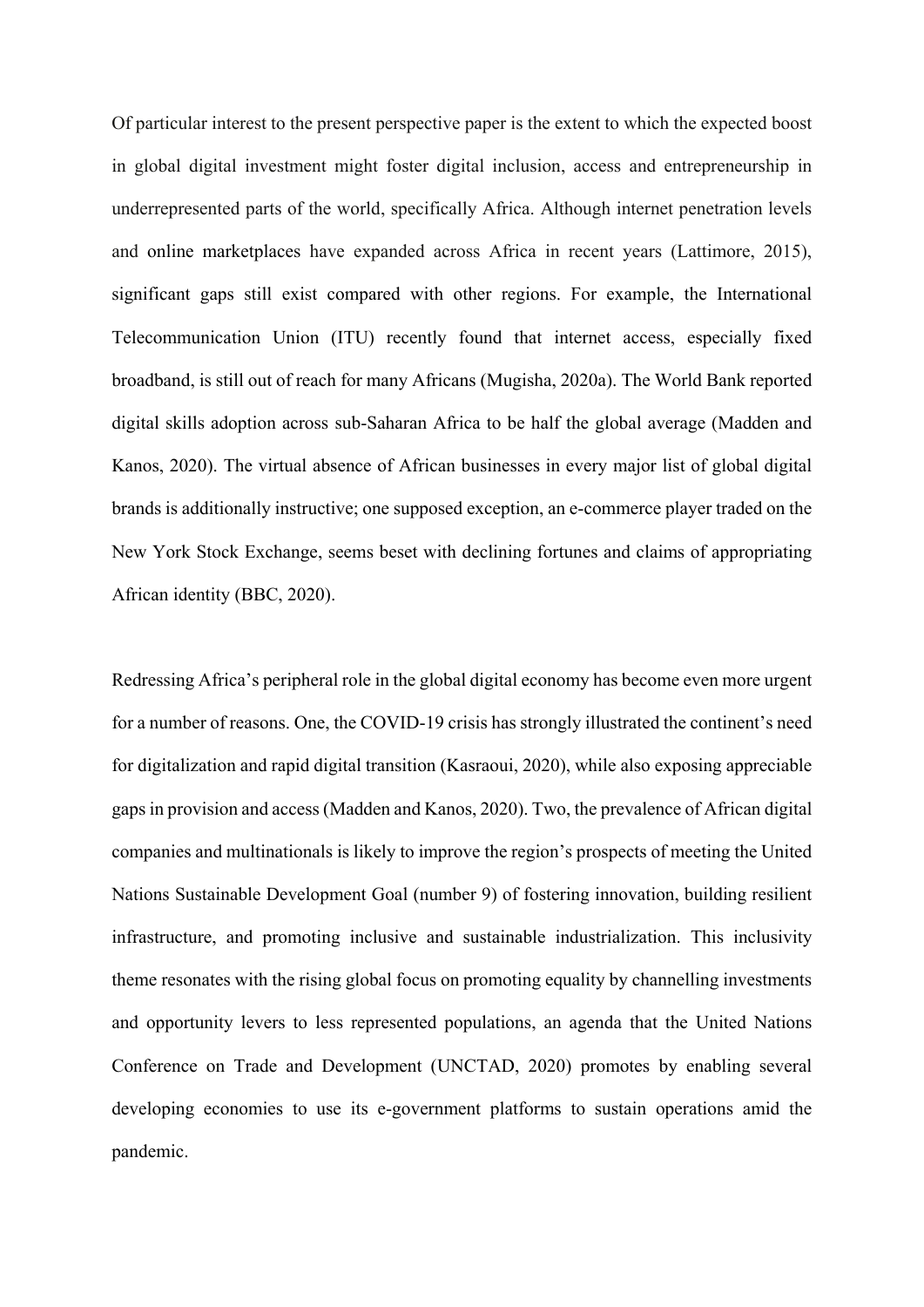The present article discusses policy ideas for strengthening the international presence of African digital multinationals in the post-pandemic global economy. Multinationals are focused upon because they offer Africa's best prospects for future global competitiveness. This is particularly true, given the relatively small market size of all but a handful of African economies. Space restrictions preclude a substantive effort at theoretical positioning, but it must be noted that insights from the organizational capabilities (Teece et al., 1997) and institution-based theories (Mayer and Peng, 2005) underpin the policy ideas presented.

The remainder of this paper briefly profiles African digital multinationals, offers policy recommendations for advancing their international investment prospects and reflects on how the latter might contribute to a more inclusive global economy in the post-pandemic era.

#### **2. African digital multinationals**

The term "digital multinationals" is used here to describe enterprises whose business model is based on digital technologies and that own and manage value-creating activities in two or more markets outside their home country. Digital multinationals are an integral part of the digital economy and are commonly found in the information and communication technology (ICT) sector, among firms undertaking internet/mobile technology-enabled activities and those whose activities underpin internet operations (UNCTAD, 2017; Ibeh and Lloyd-Reason, 2017).

African digital multinationals and other digital sector organizations, despite the infrastructural and capacity constraints noted earlier, have been crucial to serving the diverse needs of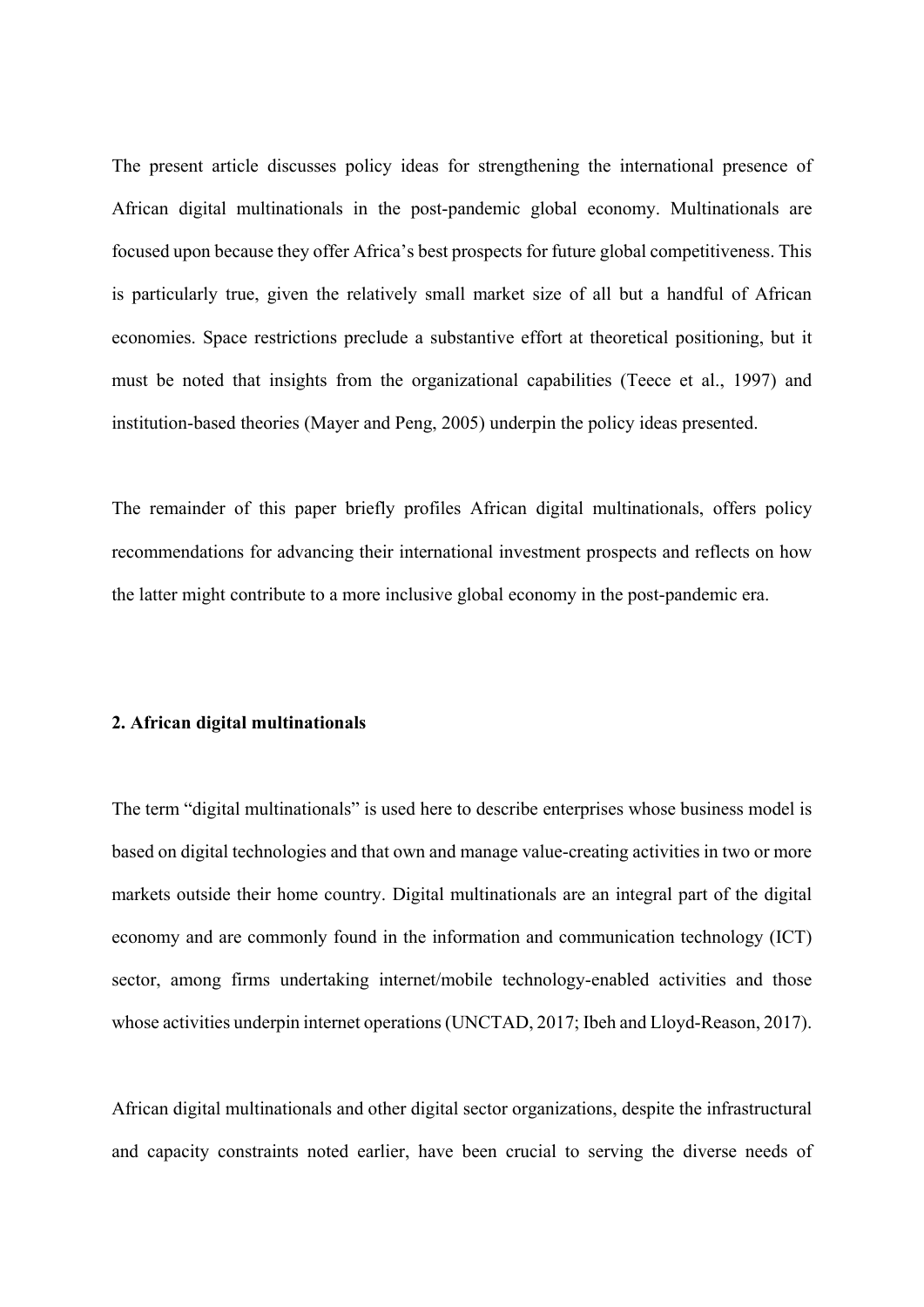organizations and individuals across the continent since the COVID-19 crisis began. These multinationals, typically larger firms, have also dominated the many private sector coalitions and initiatives established in several African countries to combat COVID-19. Such initiatives have equally attracted the support of Africa's development partners as suggested, for instance, by the earlier mention of UNCTAD's making its e-government platforms available for the use of several developing economies.

A sample of digital multinationals from several African countries appears in table 1, essentially to offer an indicative view of the prevalence and profile of African digital multinationals and some context for subsequent policy reflections on their support needs.

#### \*\*Table 1 \*\*

As table 1 shows, African digital multinationals have an investment presence across the continent and beyond. They deploy digital technologies mainly to offer financial, communication and retailing services. Digital financial service providers account for most of the multinationals profiled. Online retailers and digital communication service providers make up the next sizeable cohorts.

MTN, in the midst of the COVID-19 crisis, reportedly entered the digital financial service space with a mobile money product (Reuters, 2020), thus offering a substitute to Africa's most famous mobile payment platform, M-Pesa, now jointly and equally owned by Safaricom and Vodacom (Business Daily, 2020).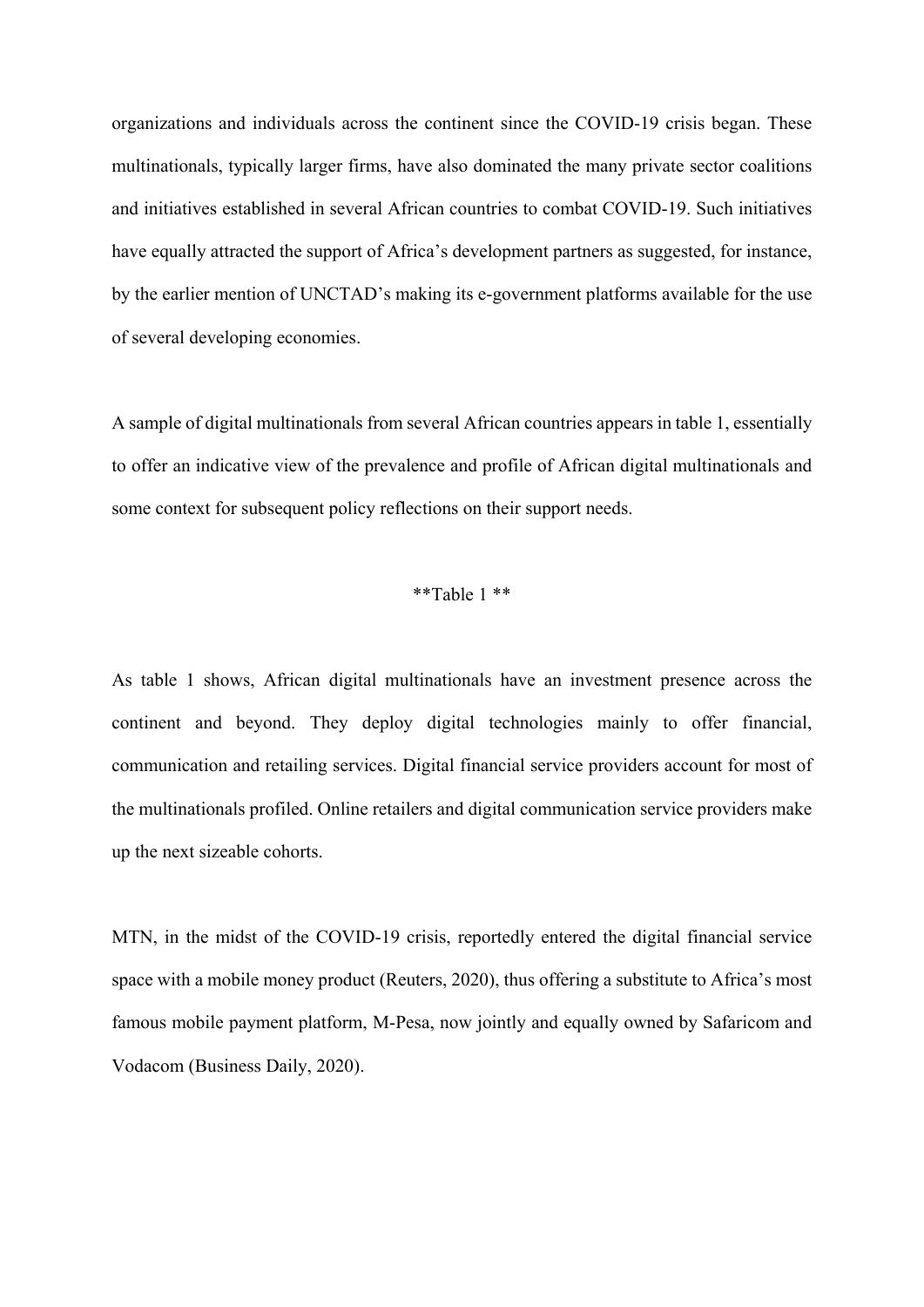Table 1 also presents African digital multinationals in other sectors, including e-health, online higher education and digital consulting, all of which have been boosted by the COVID-19 shelter-in-place policies. Honoris United Universities, an African online education group with a presence in Mauritius, Morocco, South Africa, Tunisia, Zambia and Zimbabwe, recently expanded into Nigeria by acquiring the Nile University, Abuja (Ukpe, 2020). Digital consulting specialist Rightcom Technologies and telemedicine start-up Nadia also exemplify the entrepreneurial drive and international investment push of African digital businesses (see box 1).

#### \*\*Box 1\*\*

It should be noted, however, that the digital multinationals profiled here seem less engaged in the production of digital technologies and digital infrastructure. South Africa's Naspers Group, a major investor in technology companies Tencent (China) and Swiggy (India), appears to be among the few exceptions (Naspers Group, 2020).

The increasing flow of new entrepreneurial actors into the African digital sector, even amid the COVID-19 crisis, augurs well for the more inclusive digital future that this paper advocates. The potential of these enterprises underlines the need to actively support such budding digital multinationals with effective policy measures.

#### **3. Policy ideas for supporting African digital multinationals**

The fresh, COVID-19-driven, impetus to advance the participation of African digital businesses in the expanding global digital economy demands policy innovations, but not unnecessary reinvention of the wheel. This section, thus, starts with an appeal for policymakers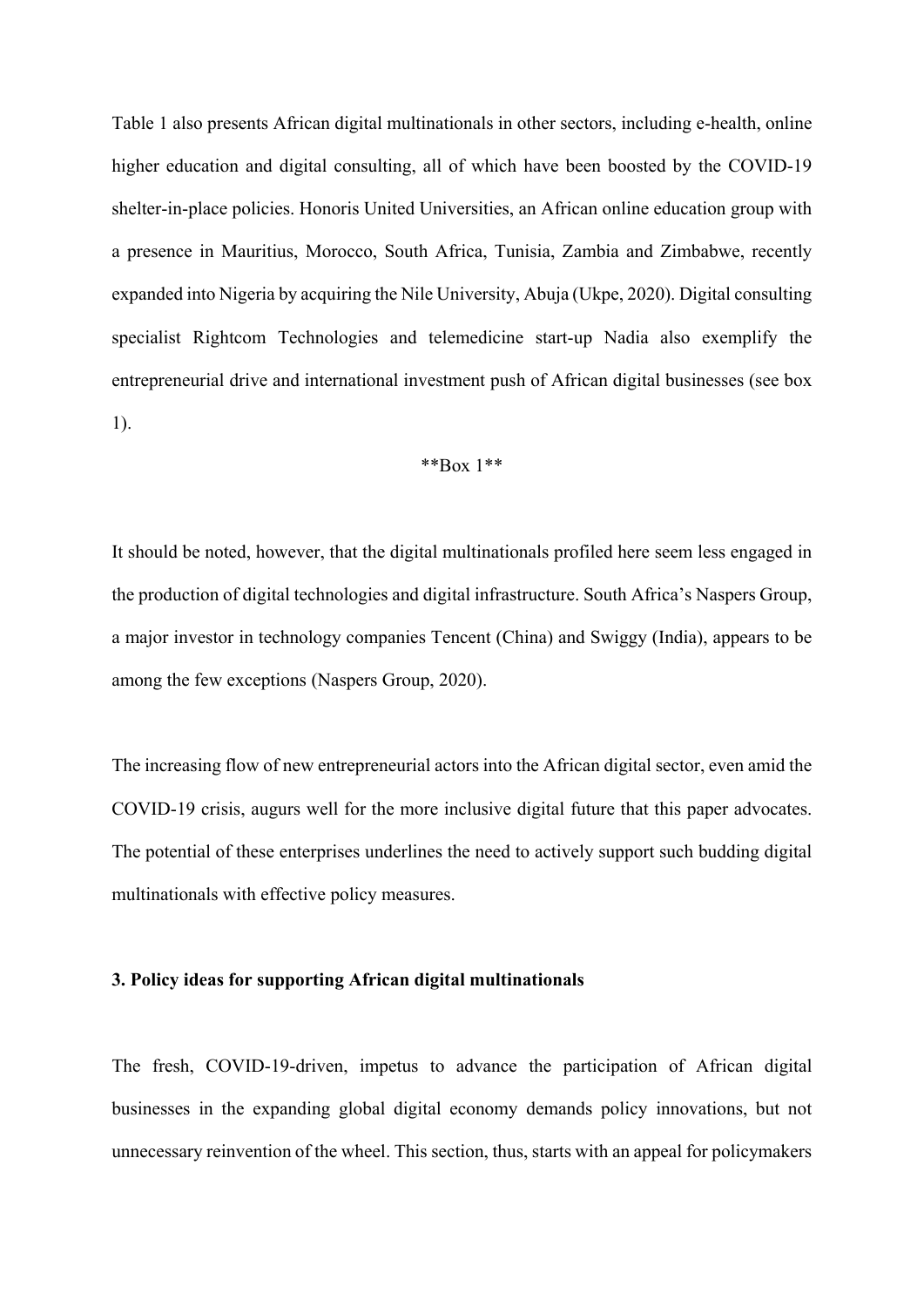and development partners to judiciously adapt support programmes with demonstrated effectiveness in other world regions. For instance, there is widespread support for the digital ecosystem approach to assistance provision, i.e. focusing on mutually supporting stakeholders such as dedicated research teams in selected higher-education institutions, major corporate innovation players, high-growth digital start-ups, technology incubators and accelerators, organized private sector bodies, financial institutions and development promoting organizations (Giudici and Blackburn, 2013). The adoption of this approach is strongly urged, particularly as it aligns with the more inclusive post-pandemic future canvassed for by this paper.

Four policy building blocks are discussed around which support measures are articulated, specifically, organizational capabilities, financing and scaling, digital infrastructure and regulatory environment.

#### *3.1 Capabilities upgrading initiatives*

Given evidence on the effects of organizational capabilities on performance (Teece et al., 1997), the importance of frontier knowledge for competing in digital industries (OECD, 2016) and Africa's earlier-noted shortcomings in digital skills compared with other regions, support programmes to facilitate the upgrading of in-house and relational capabilities among African digital multinationals require priority attention. Sample suggested measures include establishing knowledge sharing and mentoring circles to facilitate successful adoption of complex digital technologies, championing technology accelerators and instigating collaborations within the digital ecosystem (Ibeh and Lloyd-Reason, 2017). More specifically, policymakers are urged to instigate a version of the Small Business Technology Coalition that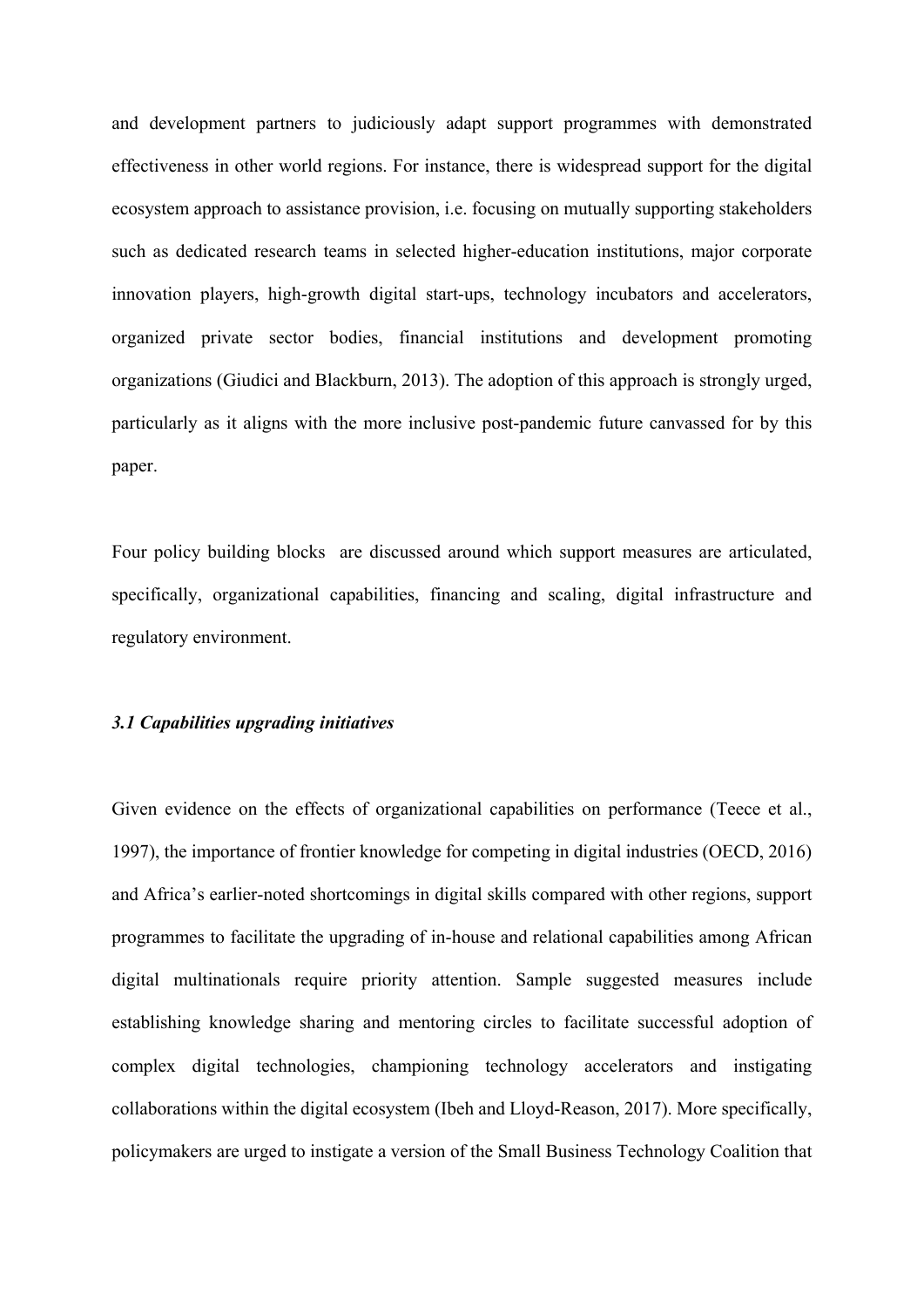has been employed to good effect by the U.S. Small Business Administration, Amazon, Facebook, Microsoft and others to advance technological capabilities among smaller United States enterprises. Such collaborative platforms could produce in African digital enterprises stronger capabilities to innovate in the opportunity spaces generated by the COVID-19 pandemic in national, intraregional and extraregional markets.

Encouragingly, some potentially significant initiatives are increasingly being observed across Africa. One example is the ongoing collaboration between the United Nations Economic Commission for Africa (UNECA) and the Rwandan National Institute of Statistics (NISR) to set up a Big Data regional hub for Africa in Kigali. The hub, similar to three others in China, Brazil and the United Arab Emirates, is expected to spearhead the development of new capabilities in the use of Big Data and modern technology and to foster international collaboration on the sharing of data and expertise (Mugashi, 2020b). Another example is UNCTAD's eTrade for All initiative, launched in 2016, which provides a seven-step programme geared to steer e-commerce towards development. Its approach is holistic and in addition to capacity-building elements, the initiative encompasses funding, infrastructure and regulatory components. Influential accelerator programmes are also emerging. Examples include the Naspers Group's Foundry, reportedly aimed at assisting South African entrepreneurs to build great tech businesses, and the Google for Start-ups Accelerator Africa programme (see box 2).

\*\*Box 2 \*\*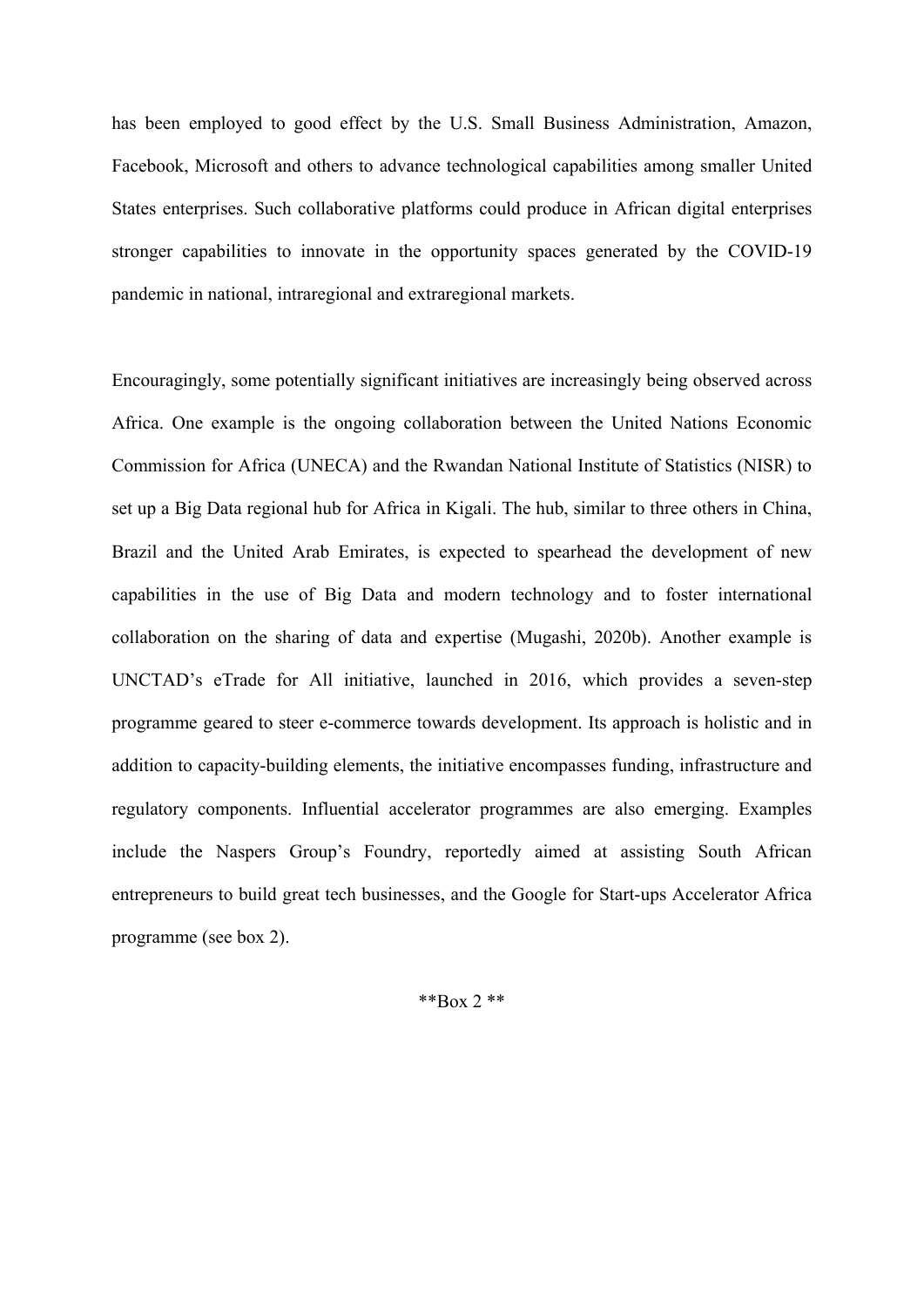#### *3.2 Financing and scaling initiatives*

Although financing barriers, particularly scale-up financing barriers, have always challenged growth-seeking digital start-ups and multinationals, the dampening effects of the COVID-19 pandemic on African economies and businesses have significantly exacerbated the situation. Nevertheless, financing schemes, mainly external ones, regularly emerge, and this requires African policymakers to continually monitor and extend their awareness of pertinent funding opportunities for African digital enterprises. The World Bank's Financial and Digital Inclusion Development Policy Financing Project focused on promoting digital transformation, and access for businesses and individuals is arguably one such example. Other options are support measures that expand funding opportunities through collaboration with credible private providers, promote and guide digital firms' involvement in crowdfunding, and foster digitalecosystem-type scale-up initiatives like the United Kingdom's Digital Catapult (Ibeh and Lloyd-Reason, 2017).

More specifically, the African Development Bank could consider taking a cue from the European Investment Bank by establishing an African Technology Facility and African Investment Fund start-up facility, to channel early investment into innovative, high-growth African digital start-ups. Similarly, the African Union could develop its version of the European Union's Horizon 2020 programme to foster collaboration on cutting-edge research in digital technologies among industry innovation leaders, start-ups and research-intensive higher-education institutions.

Since the COVID-19 crisis began, reports have been emerging of a growing list of African digital B2B start-ups, including Nigeria's Kobo360 and Kenya's Lori Systems, that are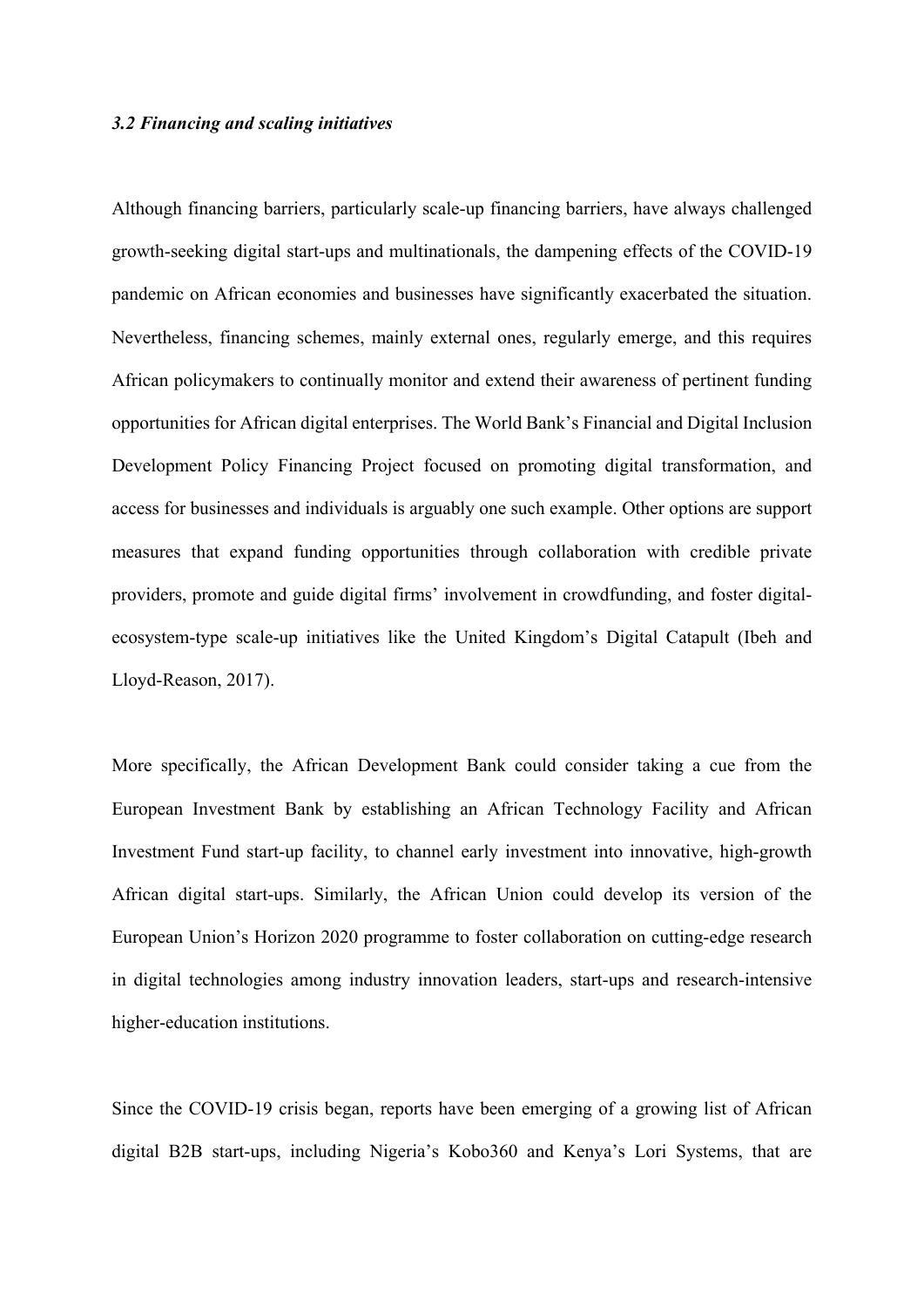attracting significant investments to fund their expansion across the continent (Nzekwe, 2020). The World Bank is similarly reported to have approved significant funding to boost digital inclusion in a number of African countries, including Morocco (Kasraoui, 2020) and Niger (Barton, 2020e). The foregoing and the additional examples presented in box 3 represent good steps forward that need to be amplified and sustained in order to significantly redress the financing barriers facing African digital multinationals.

#### \*\* $Box\ 3$ \*\*

However, note must be taken of anecdotal evidence that American venture capital and equity investors in Africa preponderantly favour start-ups led or fronted by white foreign founders, leaving black African entrepreneurs struggling to raise financing (Madowo, 2020b). This report, which resonates with the broader global conversation on systemic bias and racial injustice, further justifies the call for a more inclusive global investment landscape. Increased attention must be paid to reports such as the above, not to judge, condemn or vilify, but to educate and encourage stakeholders to collaboratively develop positive steps and targets for redressing inequities in access to investment funding.

#### *3.3 Digital infrastructure provision initiatives*

The COVID-19 pandemic has weakened public and private sector capacity to redress Africa's widely recognized infrastructure gaps – recently estimated at between US\$130 billion and US\$170 billion annually by the African Development Bank (Bishop, 2020). Yet the heightened reliance on digital channels and the connectivity and access problems reported since the start of the crisis have underscored the scale and urgency of the challenge.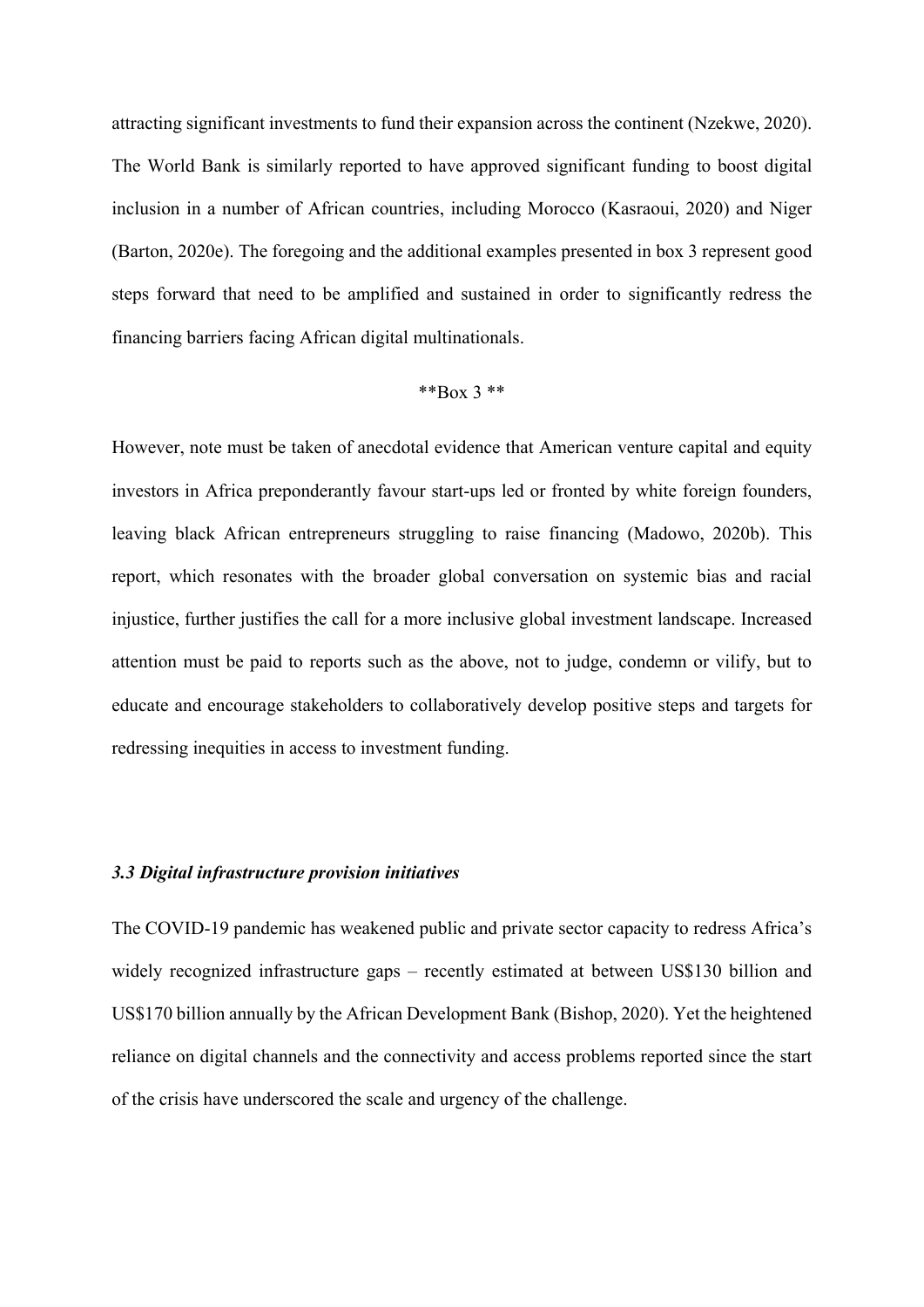Intensified policy attention is thus required so as to promote sustained investments in areas such as provision of high-speed broadband and energy to enable African digital enterprises to more fully capitalize on the innovation opportunities associated with cloud computing, data analytics, machine learning, artificial intelligence and other advanced tools. Support measures should also actively facilitate private sector and wider stakeholder participation in the delivery of digital infrastructure projects as well as promote interoperability and ICT policy coordination among African economies and sectors.

Digital infrastructure projects and interoperability schemes announced across Africa since the COVID-19 emergency began include collaborative 5G network projects by MTN-Ericsson in South Africa, Djezzy-Nokia in Algeria, Telma-Ericsson in Madagascar and Safaricom-Aviat in Kenya (Barton, 2020b), a new tier III data centre in Cameroon (Mulyungi, 2020), and a highcapacity regional express cable from Senegal to Cabo Verde (HMN, 2020) (Box 4). The Ivoirian and Ghanaian governments' respective pushes for interoperable digital financial systems and electronic payment systems (ITC and Telecom, 2020a, 2020c) are also laudable, as is the Central Bank of Nigeria's recently announced multibillion-dollar infrastructure development company (Ashike, 2020).

#### \*\*Box 4\*\*

#### *3.4 Regulatory and institutional upgrading initiatives*

Although governments around the world largely tightened their national borders to check the spread of COVID-19, a collaborative international approach appears to have taken hold, particularly among research teams and vaccine alliance groups, in the ongoing quest for COVID-19 therapies and vaccines (Capurro, 2020). The collaborative approach, rather than retreat to protectionism, remains the orthodoxy for finding solutions to global challenges.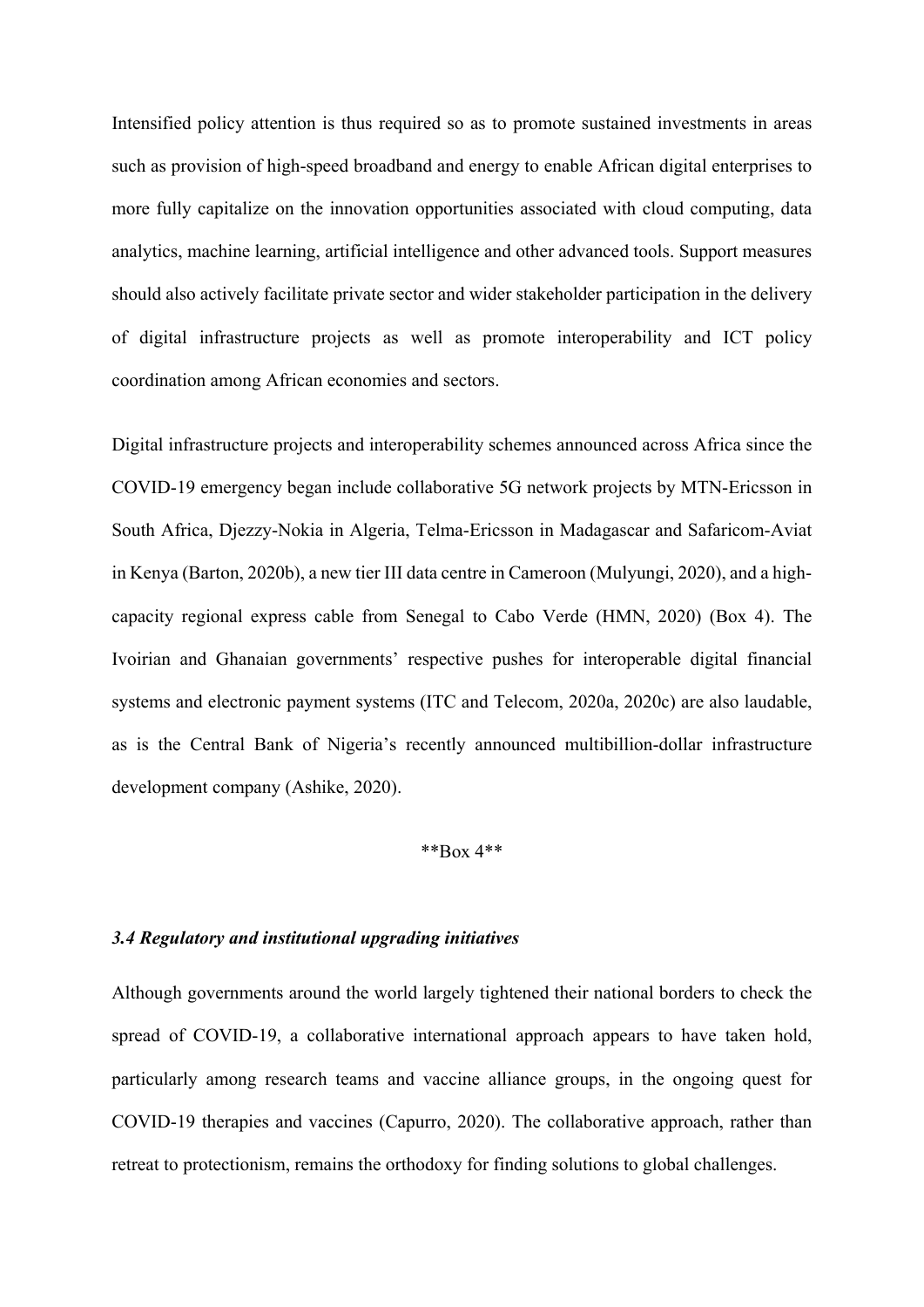Based on the view that economies marked by liberal market principles and positive investment climates offer the best prospects for advancing the international expansion of African digital multinationals, this paper calls on African policymakers at national and regional levels to actively embrace and sustain such attractive institutional contexts. This entails, for example, promoting UNCTAD's tools on regulatory transparency, simplified procedures and transactional electronic single windows (UNCTAD, 2020); and, at the global level, supporting a renewed push for an equitable General Agreement on Trade in Services (GATS) to redress the partial closure to FDI of many service sectors, including telecommunication, on which the digital economy depends (Eden, 2016).

The trend in investment climate reforms appears positive across Africa, particularly at the regional level. Indeed, the imminent launch of the African Continental Free Trade Area (AfCFTA) and its recently announced online mechanism for monitoring, reporting and removing non-tariff barriers, as well as the Intra-African Trade Fair in 2021 and the African E-Commerce Platform, illustrate the continent's priority focus on integrating its vast market space in order to mobilize investment (African Union, 2020). Furthermore, as noted earlier, several African countries, including Benin, Kenya, Lesotho, Mali, Rwanda, Tanzania and Uganda, have reportedly taken advantage of UNCTAD's business-friendly digital services to sustain and facilitate operations amid the COVID-19 pandemic (UNCTAD, 2020).

That said, digital multinationals still face a mixed bag of regulatory conditions across African countries. Some positive strides, partly instigated by the heightened need for digitalization amid the COVID-19 crisis, include Zambia's new ICT licensing regime, aimed at opening up the market for foreign investment; the Namibian Government's National Broadband Policy*,*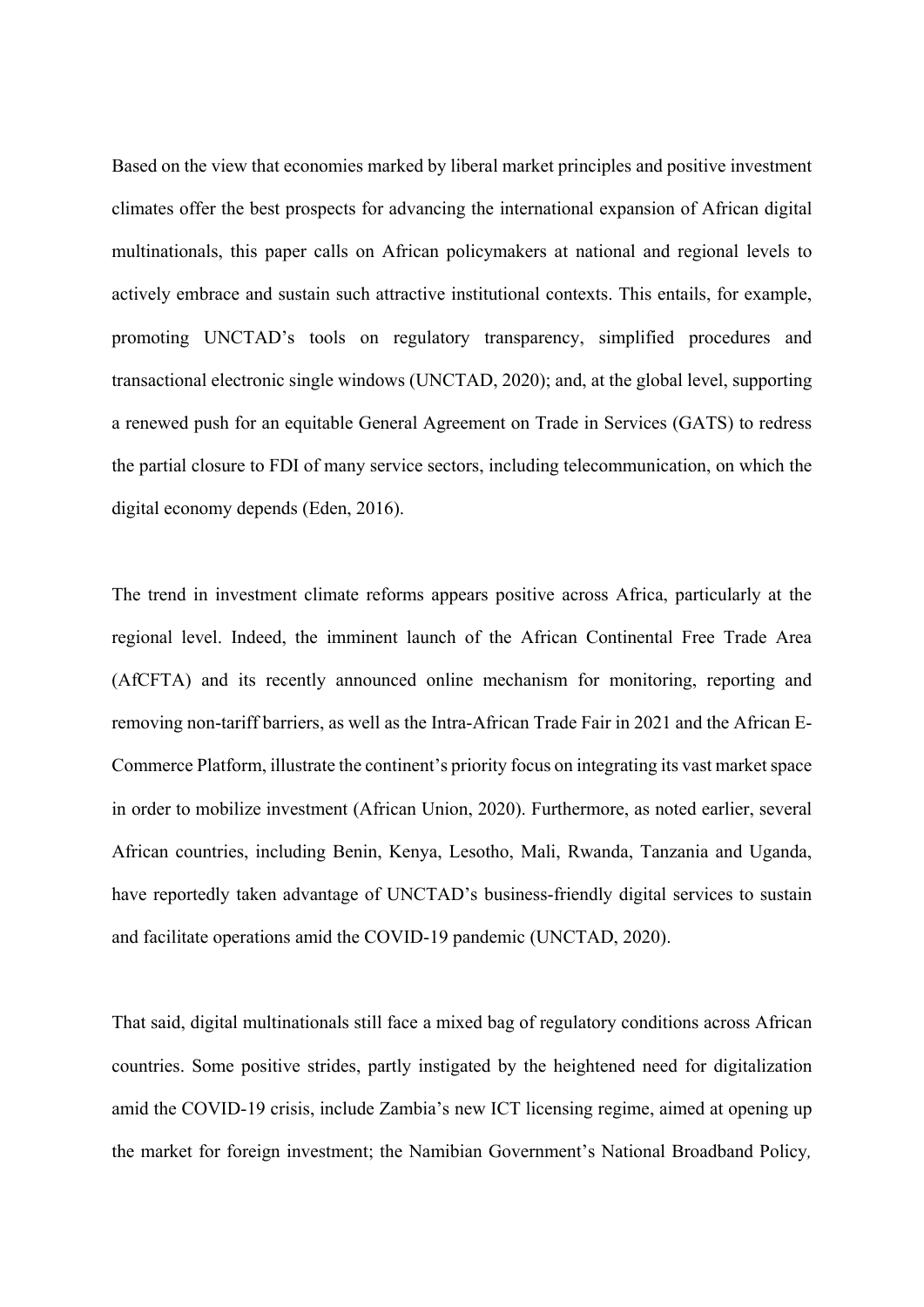which incentivizes digital infrastructure investment; the Ethiopian Government's plan to liberalize its telecommunication market by selling a 40 per cent stake in Ethio Telecom to private overseas investors; and the Nigerian authorities' recent withdrawal of a US\$2 billion tax demand on South Africa's MTN in an apparent move to mend relations. Contrastingly, foreign telecommunication providers have been at the receiving end of enforcement actions in Lesotho and Ghana for allegedly infringing regulatory conditions or obliged by Uganda's new operating licence terms to list 20 per cent of the firm on the local stock exchange.

#### **4. Conclusions**

This paper has reflected on policy ideas for enhancing the intraregional and international investment prospects of African digital multinationals in the post-pandemic era. Seeking to promote a more globally inclusive investment landscape marked by a growing population of impactful African digital multinationals, the paper advances a number of policy recommendations organized around the four interconnecting building blocks of organizational capabilities, financing and scaling, digital infrastructure and regulatory conditions. It acknowledges positive developments reported from several African countries regarding each of these areas but contends that significantly more needs to be done. A concerted multilevel effort by policymakers, governments, leading industry players and other influential stakeholders is needed to bring about a step change in the international investment prospects and outcomes for African digital multinationals in the post-pandemic global economy.

This paper calls for excellent strategic leadership and governance of the soon-to-be-launched AfCFTA to enhance its prospects of realizing the vision of an integrated and more liberal operating context for trade, investment and the digital economy. This is crucially important, as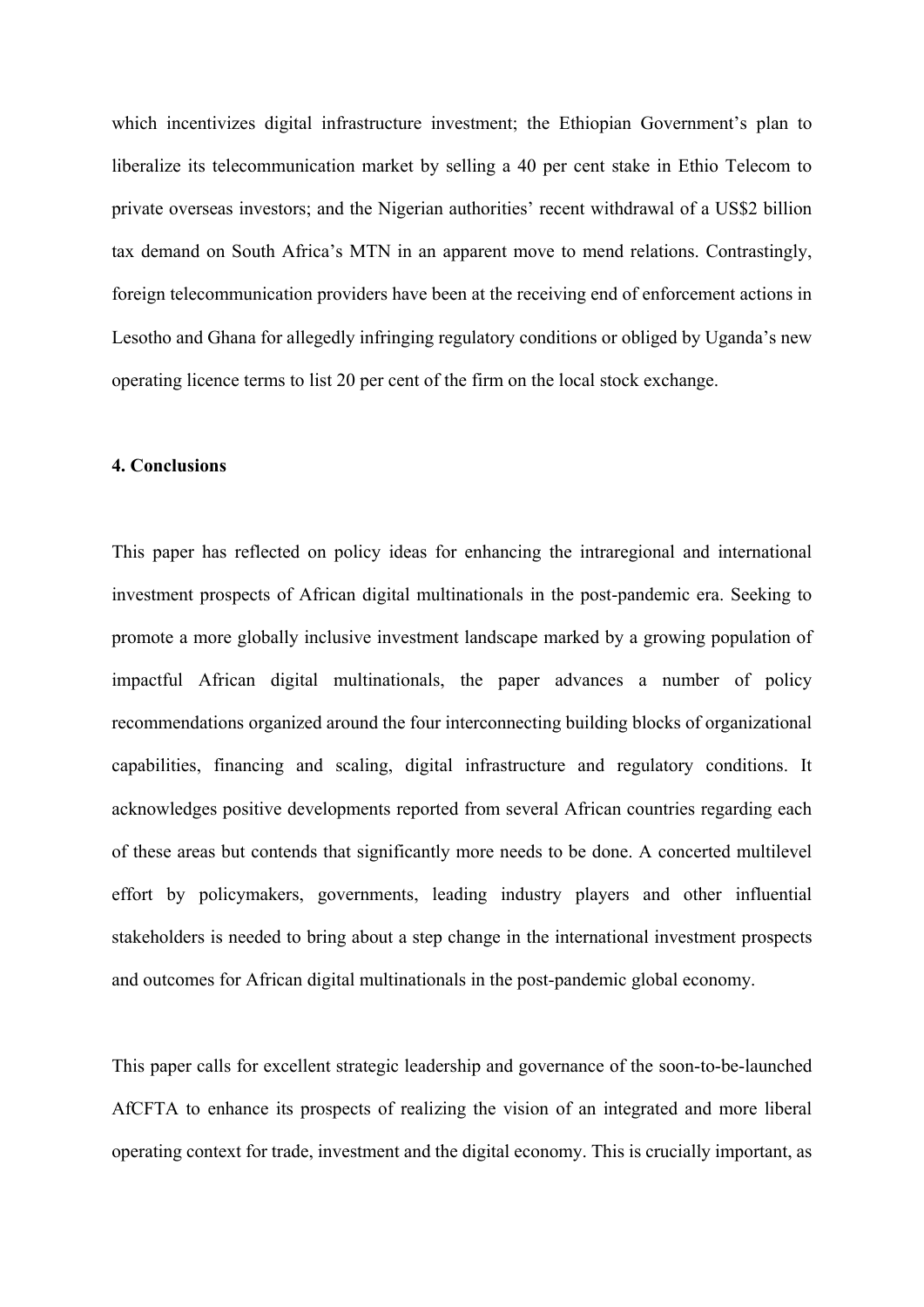the success of the AfCFTA will allow Africa's vast economic and investment potentials to be fully and effectively accessible to businesses across the continent and beyond. The recent AfCFTA-inspired deal between the Ghanaian Government and a South African infrastructure provider to improve rail transport infrastructure, export logistics and intracontinental movement of freight and reported negotiations for at least two similar rail projects in West and Southern Africa exemplify the kind of benefits that the AfCFTA may catalyse (Bishop, 2020).

Space limitations have not allowed much fine-grained nuancing of this paper's policy discussions, but it suffices to say that a suitably segmented, tailored and targeted approach to providing support will be better than a "one size fits all" perspective. Such an approach would ensure, for example, that smaller African digital multinationals are targeted with more dedicated support measures than their better-heeled counterparts.

Finally, as the COVID-19 crisis amply illustrates, the future is undeniably digital. Given humankind's shared fate, it behoves policymakers and other influential stakeholders at the supranational, regional and national levels to work more assiduously towards the more globally inclusive digital economy advocated in the present paper.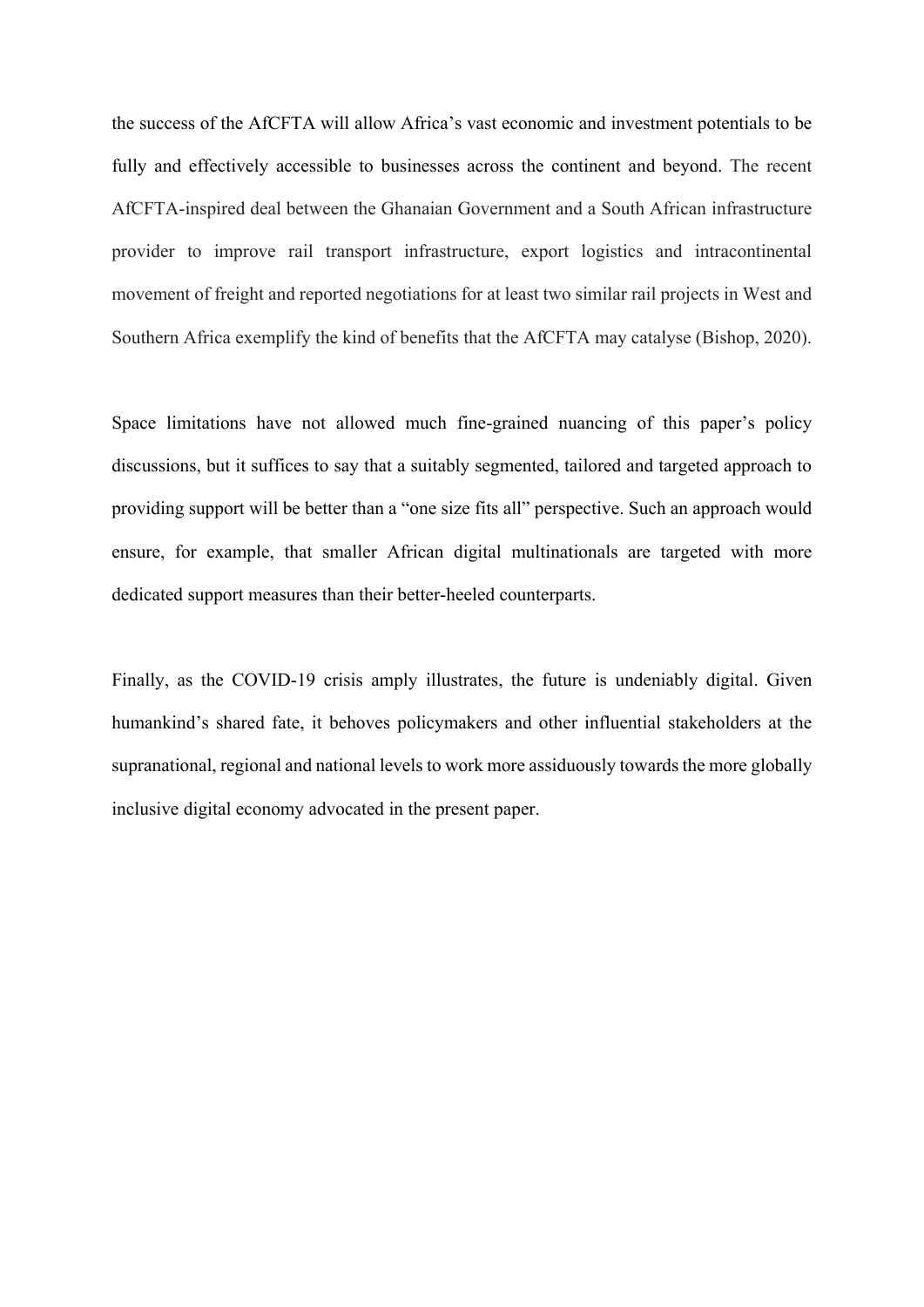#### **References**

African Union (2020), Joint Statement on African Continental Free Trade Area on the Occasion of the Commemoration of African Integration Day, African Union, 7 July.

African Private Equity News (2020), Catalyst Fund backs three African start-ups, 24 June.

Ashike, H. (2020), CBN announces establishment of N15trn infrastructure development company, *Business Day*, 20 July.

Barton, J. (2020a), Nokia and Djezzy implement ultra-high network capacity in Algeria, *Developing Telecoms*, 30 June.

Barton, J. (2020b), Safaricom taps Aviat for 5G backhaul in Kenya, *Developing Telecoms*, 9 July.

Barton, J. (2020c), MTN Ghana seeking review of market dominance restrictions, *Developing Telecoms*, 9 July.

Barton, J. (2020d), Ethio Telecom stake available to foreign investors, *Developing Telecoms*, 28 May.

Barton, J. (2020e), World Bank grants Niger \$100m for digital push, *Developing Telecoms*, 14 July.

Barton, J. (2020f), Cameroon's digital economy experiencing strong growth – R&M, *Developing Telecoms*, 18 May.

Barton, J. (2020g), Vodacom facing legal issues in Lesotho, *Developing Telecoms*, 21 February.

Barton, J. (2020h), Maroc Telecom hit with anti-competition fine, *Developing Telecoms*, 3 February.

Barton, J. (2020i), Now let's build broadband, says Namibia, *Developing Telecoms*, 27 May.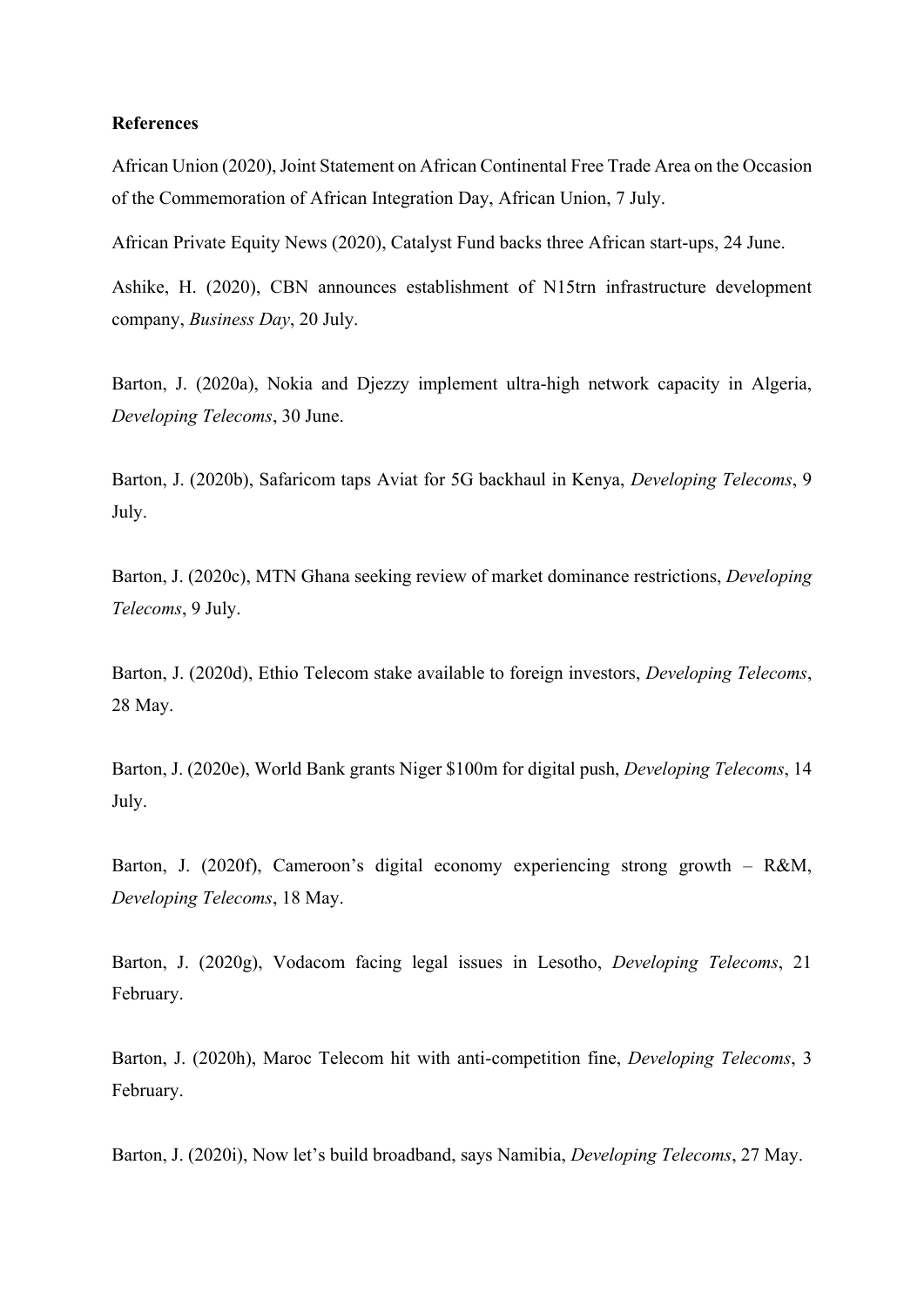Barton, J. (2020j), Zambia open to offering fifth operator licence, *Developing Telecoms*, 18 February.

Bishop, C. (2020), A train bound for Africa's future to emerge from the continent's COVID-19 gloom, CNBCAfrica, 1 July.

Business Daily (2020), Safaricom reveals investors' stake in new M-Pesa firm Wednesday, 8 July.

Capurro, D. (2020), Nobody is safe until we are all safe: why the race for a coronavirus vaccine must include developing countries, *The Telegraph*, 1 August.

Communications Week (2020), MTN, Ericsson mull commercial 5G in Nigeria, 8 July.

Communications Week (2020), MTN launches 5G network in South Africa, 1 July.

Eden, L. (2016), Multinationals and foreign investment policies in a digital world, E15Initiative, Geneva: International Centre for Trade and Sustainable Development and World Economic Forum.

Gurdus, L. (2020), "These are the next FANG stocks", Ark Invest portfolio manager says as firm sees record-breaking inflows, ETF EDGE, 1 August.

HMN (Huawei Marine Networks) (2020), HMN kicks off Senegal Horn of Africa Regional Express Cable, press release, 29 April.

Ibeh, K.I.N. and Lloyd-Reason, L. (2017), Digital technologies and SME internationalisation: A policy paper, Report to the OECD LEED Programme, May.

ITC and Telecom (2020), Côte d'Ivoire: Digital financial interoperability announced for this year, *ITC and Telecom*, 5 March.

ITC and Telecom (2020c), Ghana: World Bank pledges support for digital transformation, *ITC and Telecom*, 28 March.

Jackson, T. (2020a) Nigerian fintech startup Wallets Africa secures undisclosed funding round, *Disrupt Africa*, 29 June.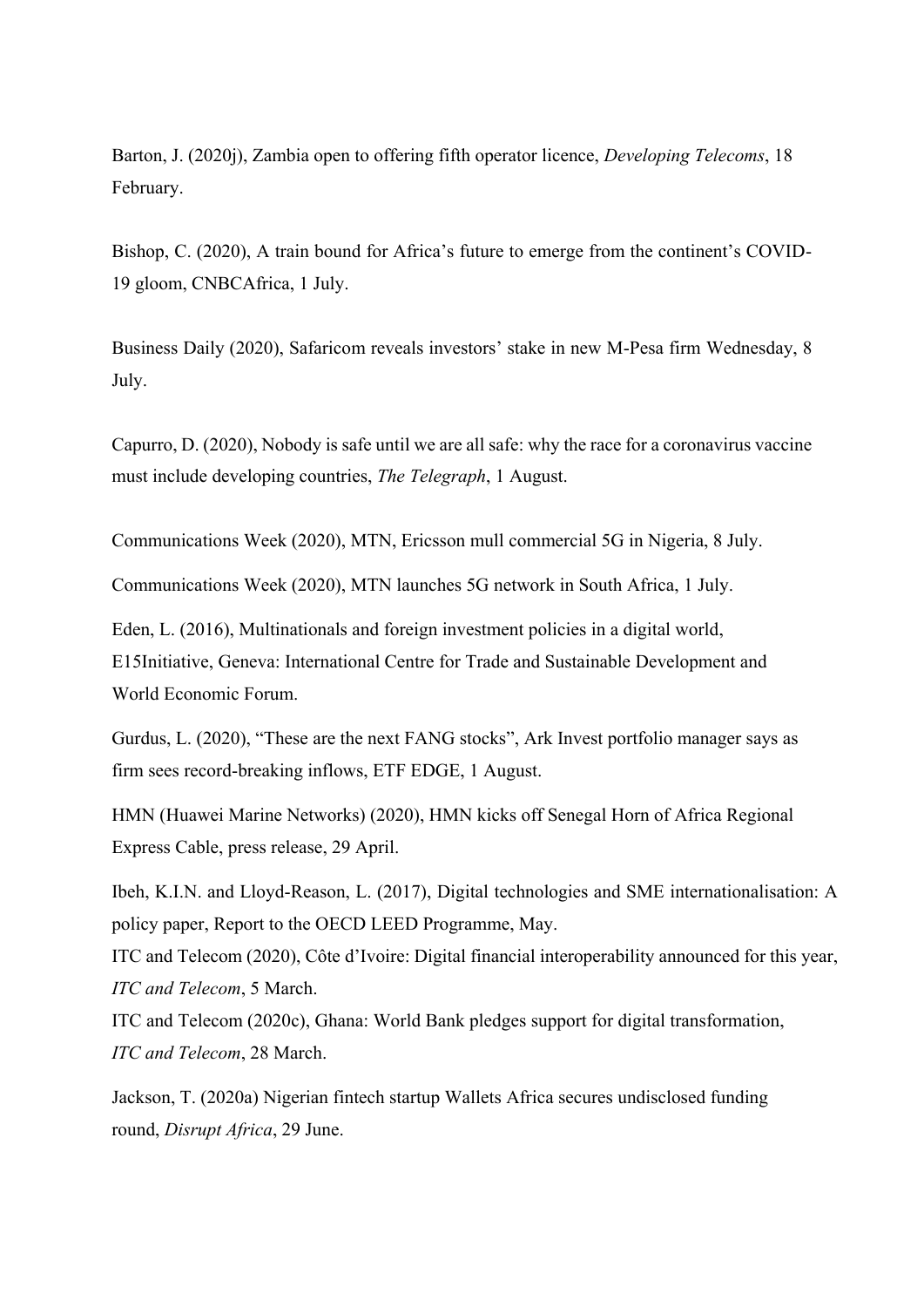Jackson, T. (2020b) Google for Start-ups Accelerator Africa selects 20 start-ups for virtual programme, *Disrupt Africa*, 19 June.

Jackson, T. (2020c) Nigerian startup launches WhatsApp-based bot to connect shoppers with retailers, *Disrupt Africa*, 11 June.

Jackson, T. (2020d), Tanzanian fintech startup launches AI-based personal finance app, *Disrupt Africa*, 30 June.

Jackson, T. (2020e), Kenyan health companion Nadia helps users consult with doctors in realtime, *Disrupt Africa*, 30 June.

Jackson, T. (2020g), African start-ups invited to apply for 3 ITU Innovation Challenges, *Disrupt Africa*, 9 July.

Jackson, T. (2020h), Africa's e-health ecosystem is booming, but can it sustain this level of growth? *Disrupt Africa*, 9 July.

Jackson, T. (2020i), Nigerian B2B e-commerce startup TradeDepot raises \$10m pre-Series B funding, *Disrupt Africa*, 14 July.

Kasemiire, C. (2020), Beyonic acquisition to increase market access, *Daily Monitor*, 7 July.

Kasraoui, S. (2020), World Bank loans Morocco \$500 million to advance digitalization reforms, *Morocco World News*, 23 June.

Lattimore, P. (2015), South-East Asia: smartphone boom, 22 October.

Madden, P., and Kanos, D. (2020), Figures of the week: Digital skills and the future of work in Africa, *Business Daily*, 22 July.

Madowo, L. (2020a), Jumia: The e-commerce start-up that fell from grace, BBC, 29 April.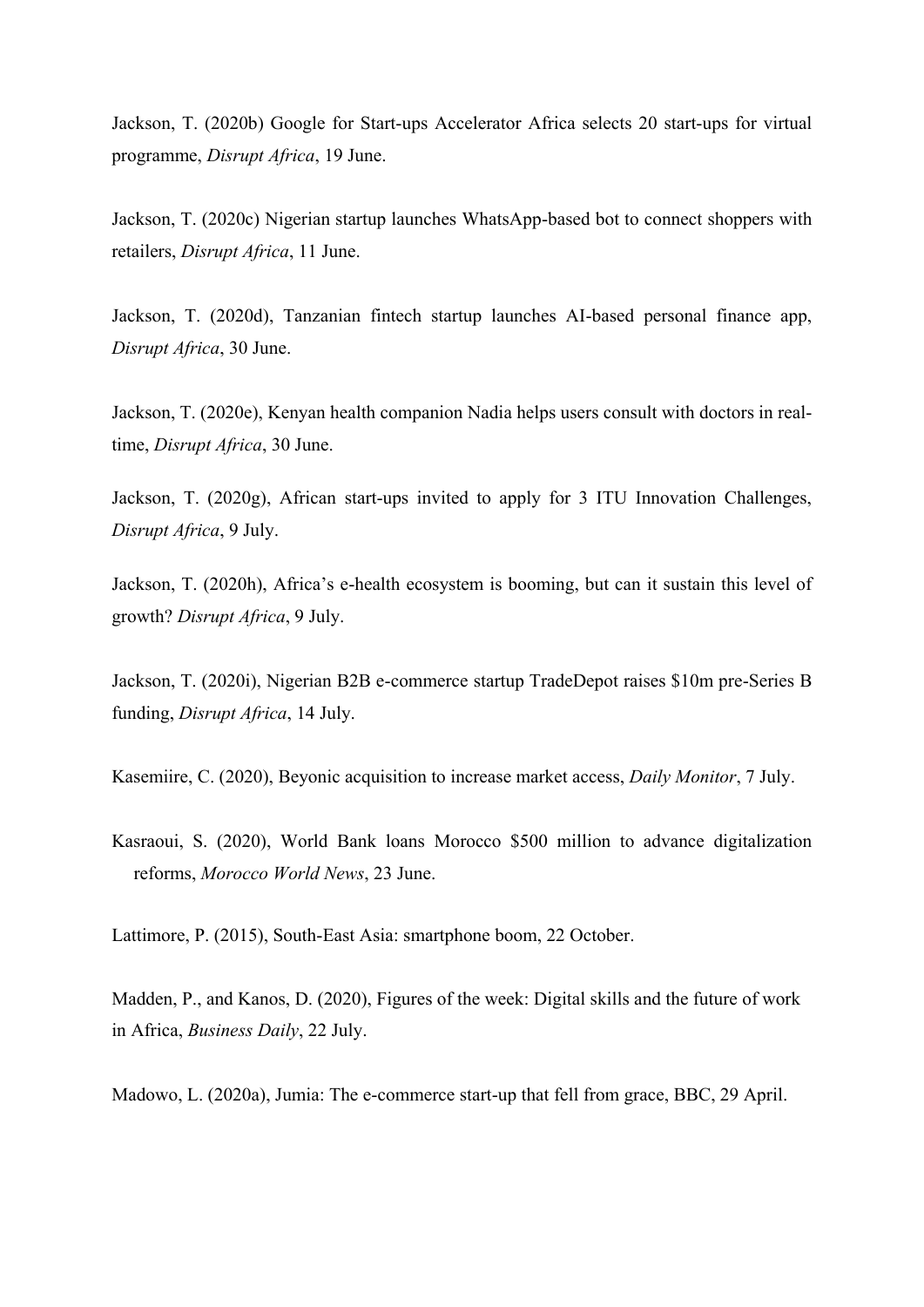Madowo, L. (2020b), Silicon Valley has deep pockets for African start-ups – if you're not African, *Guardian*, 17 July.

McKendrick, J. (2020), What's next for technology-driven ventures in turbulent times, *Enterprise Tech*, 31 July.

Meyer, K.E. and Peng, M.W. (2005), Probing theoretically into Central and Eastern Europe: transactions, resources, and institutions, *Journal of International Business Studies*, 36, 600- 621.

Mugisha, E.C. (2020a), Report: Rwandans spend 7 per cent of their income on internet, *The New Times*, 15 July.

Mugisha, E.C. (2020b), Rwanda inks deal to host Africa's only big data hub, *The New Times*, 9 March.

Mulyungi, P. (2020), Cameroon welcomes a newly constructed tier III data center, *Construction Review Online*, 20 July.

Naspers Group (2020), We build leading companies that empower people and enrich communities, [https://www.naspers.com/.](https://www.naspers.com/)

Nwagbara, C. (2019), NCC disburses N100 million to universities for ICT Research, May 24.

Nzekwe, H. (2020), Egyptian healthtech startup Vezeeta secures USD 40 mn series D, 11 February.

OECD (2016), Meeting the policy challenges of tomorrow's digital economy, [www.oecd.org/internet/ministerial/.](http://www.oecd.org/internet/ministerial/)

O'Grady, V. (2020), Paraguay and Nigeria in no hurry to roll out 5G, 15 July.

O'Grady, V. (2020b), Zimbabwe frees up spectrum but data costs rise, 12 May.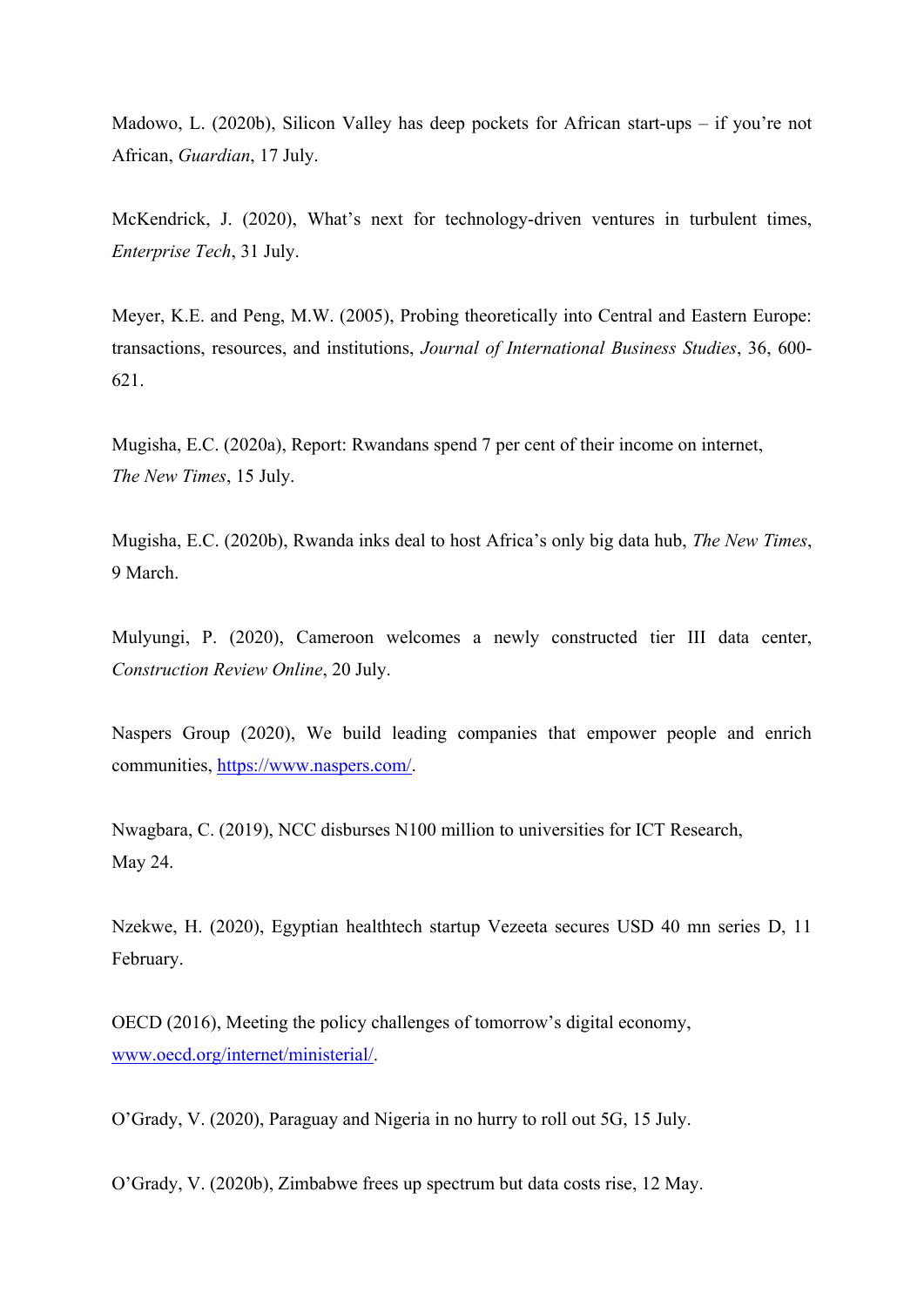O'Grady, V. (2020c), South Africa to invest in satcoms and broadband expansion, 25 June.

O'Grady, V. (2020d), Nigeria announces new broadband plan, 19 December.

O'Grady, V. (2020e), Nigerian government withdraws claim against MTN, 13 January.

Reuters (2020), South Africa's MTN allows customers to pay for online shopping using mobile money, 29 June.

RightCom (2020), About us, https://right-com.com.

Teece, D.J., Pisano, G., and Sheun, A. (1997), Dynamic capabilities and strategic management, *Strategic Management Journal*, 18(7), 509–533.

Telma Madagascar (2020), Telma and Ericsson launch commercial 5G services in Madagascar, 20 June.

Ukpe, W. (2020), Actis-backed group acquires Nigerian university, Nairametrics, 1 July.

UNCTAD (2017). *World Investment Report 2017: Investment and the Digital Economy*. New York and Geneva: United Nations.

UNCTAD (2020), How UNCTAD's e-government platform helps countries stay open for business during COVID-19, [https://unctad.org/en/PublicationsLibrary/diae2020infd1\\_en.pdf.](https://unctad.org/en/PublicationsLibrary/diae2020infd1_en.pdf)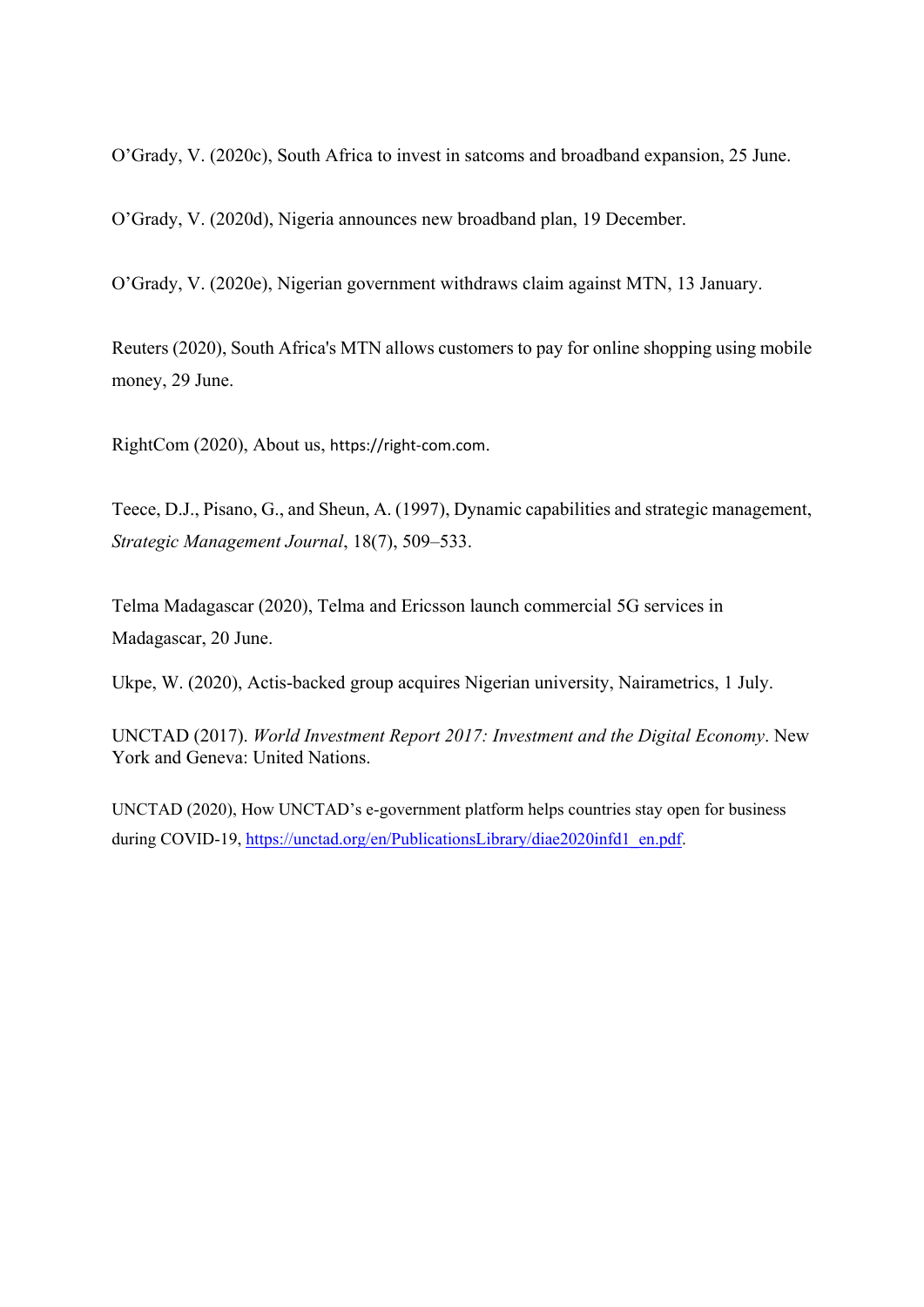## **TABLES AND BOXES**

| <b>Company name</b>      | <b>Indicative digital</b>         | <b>Markets where present</b>                                   |
|--------------------------|-----------------------------------|----------------------------------------------------------------|
|                          | provision                         |                                                                |
| Access                   | Digital<br>financial              | 9 countries: 8 in Africa plus the United Kingdom               |
| Bank (Nigeria)           | services                          |                                                                |
| Attijariwafa Bank        | financial<br>Digital              | 25 countries, mainly in Africa, the Middle East and Europe     |
| (Morocco)                | services                          |                                                                |
| Populaire<br>Banque      | Digital<br>financial              | 24 countries, mainly in Africa; 8 in Europe, the United        |
| (BCP)                    | services                          | Arab Emirates and Canada                                       |
| (Morocco)                |                                   |                                                                |
| <b>BGFI</b>              | Digital<br>financial              | 10 countries: 9 in Africa plus France                          |
| Bank (Gabon)             | services                          |                                                                |
| <b>BMCE</b>              | financial<br>Digital              | 28 countries: 18 in Africa, 7 in Europe, Canada, the United    |
| (Morocco)                | services                          | Arab Emirates and China                                        |
| Ecobank                  | financial<br>Digital              | 33 African countries, plus France, the United Kingdom,         |
| (Togo)                   | services                          | China and the United Arab Emirates                             |
| <b>First Bank</b>        | financial<br>Digital<br>services  | 10 countries: 6 in West Africa, plus the Democratic            |
| (Nigeria)                |                                   | Republic of the Congo, the United Kingdom, France and<br>China |
| <b>First Rand</b>        | financial<br>Digital              | 13 countries: 10 in Africa, plus the United Kingdom,           |
| (South Africa)           | services                          | Guernsey and India                                             |
| Globalcom                | Digital                           | 3 West African countries                                       |
| (Nigeria)                | communications,                   |                                                                |
|                          | services                          |                                                                |
| <b>GTB</b>               | financial<br>Digital              | 11 countries: 10 in Africa plus the United Kingdom             |
| (Nigeria)                | services                          |                                                                |
| <b>KCB</b>               | financial<br>Digital              | 7 East African countries                                       |
| (Kenya)<br>Massmart-Game | services<br>Online retailing      | 12 African countries                                           |
| (South Africa)           |                                   |                                                                |
| <b>MTN</b>               | Digital                           | 23 countries: 19 in Africa, plus Afghanistan, the Islamic      |
| (South Africa)           | communications,                   | Republic of Iran, Syria and Yemen                              |
|                          | services,<br>online               |                                                                |
|                          | retailing                         |                                                                |
| Naspers Group-           | ICT,<br>internet                  | China, Germany, India, the Russian Federation, South           |
| Takealot,<br>Prosus.     | communications,                   | Africa, the Netherlands and the United Kingdom                 |
| Media24                  | gaming,<br>$e-$                   |                                                                |
| (South Africa)           | commerce,<br>tech                 |                                                                |
| <b>NSIA</b>              | investing<br>financial<br>Digital | 11 countries: 10 in Africa plus France                         |
| (Côte d'Ivoire)          | services                          |                                                                |
| Safaricom                | Digital                           | 4 countries: 3 in Africa, plus India                           |
| (Kenya)                  | communications,                   |                                                                |
|                          | money transfer, e-                |                                                                |
|                          | commerce                          |                                                                |
| Shoprite                 | Online<br>retailing,              | 15 African countries plus islands in the Indian Ocean          |
| (South Africa)           | market<br>money                   |                                                                |
|                          | services                          |                                                                |

## Table 1: A sample of African digital multinationals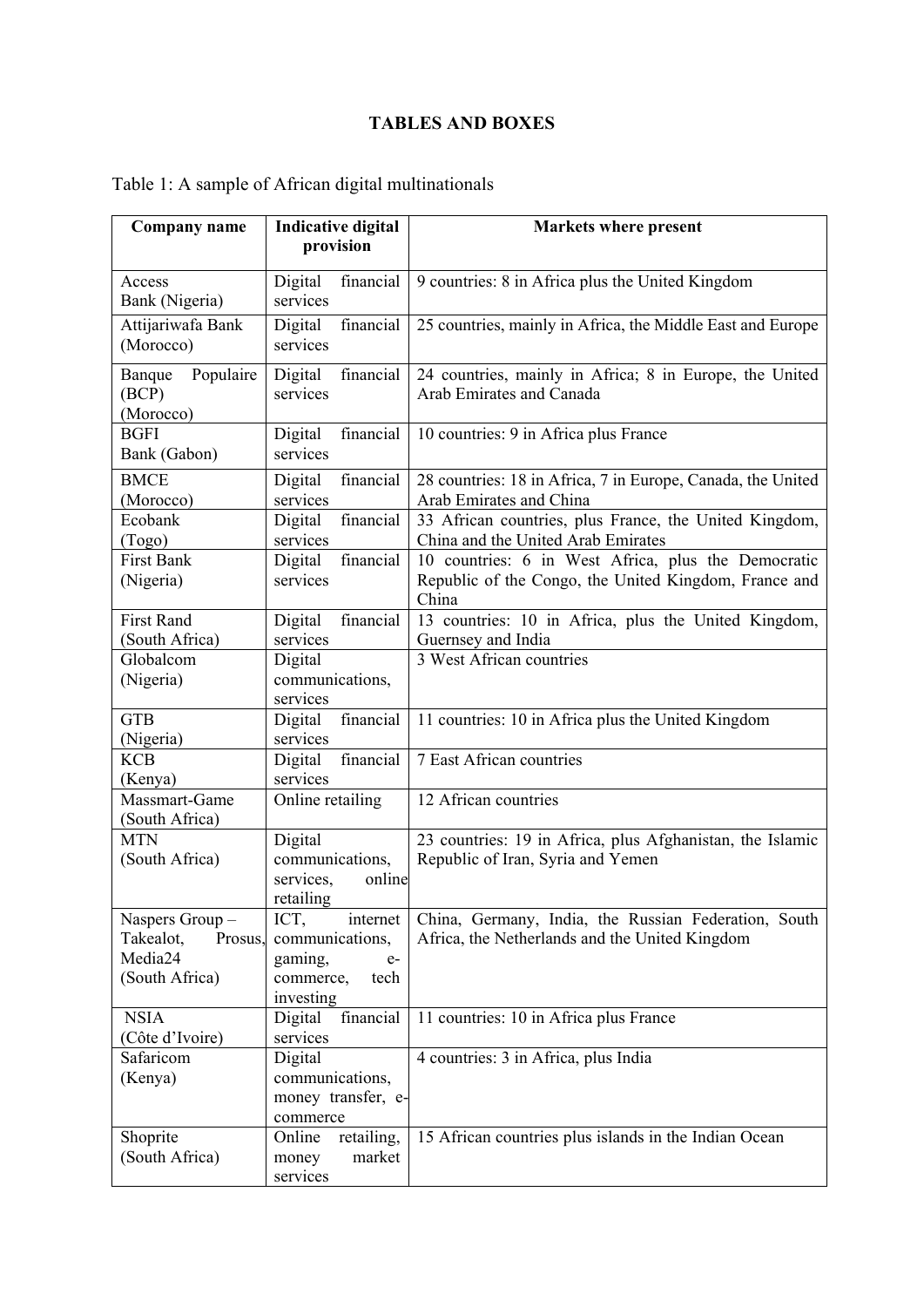| Standard                     | financial<br>Digital | 25 countries: 18 in Africa, 3 in Europe, plus China, the   |  |
|------------------------------|----------------------|------------------------------------------------------------|--|
| Bank                         | services             | United Arab Emirates, Brazil, the United States            |  |
| (South Africa)               |                      |                                                            |  |
| Telkom                       | Digital              | 38 African countries                                       |  |
| (South Africa)               | communications,      |                                                            |  |
|                              | services,            |                                                            |  |
|                              | web hosting          |                                                            |  |
| <b>UBA</b>                   | financial<br>Digital | 23 countries: 20 in Africa, plus the United States, the    |  |
| (Nigeria)                    | services             | United Kingdom and France                                  |  |
| Woolworths                   | retailing,<br>Online | 14 countries: 12 in Africa, plus Australia and New Zealand |  |
| (South Africa)               | financial services   |                                                            |  |
| Zenith Bank                  | Digital<br>financial | 7 countries: 5 in Africa, plus China and the United        |  |
| (Nigeria)                    | services             | Kingdom                                                    |  |
|                              |                      |                                                            |  |
| Newer Digital Multinationals |                      |                                                            |  |
|                              |                      |                                                            |  |
| Nadia                        | E-health             | 4 African countries                                        |  |
| (Kenya)                      |                      |                                                            |  |
| Rightcom                     | Digital<br>(CEM)     | 18 countries, mainly in Africa, Europe and the Middle East |  |
| Technologies                 | consulting           |                                                            |  |
| (Benin)                      |                      |                                                            |  |
| Africa<br>Wallets            | Fintech              | 3 African countries                                        |  |
| (Nigeria)                    |                      |                                                            |  |

Source: Adapted from various sources.

## Box 1: Newer digital multinationals from Africa

Rightcom Technologies, founded in 2012 by Benin Republic's Adetoye Aguessy, reportedly uses advanced tools, including artificial intelligence, to offer leading-edge customer experience consulting to clients in different industries, primarily across Africa, but also in Europe and the Middle East (RightCom, 2020).

Nairobi-based provider of non-urgent telemedicine care Nadia, one of the 180 African ehealth start-ups featured in the latest report by Disrupt Africa, was established in early 2019 by four classmates at Meltwater Entrepreneurial School of Technology (MEST), in Accra. Its proprietary health companion app offers users in Kenya, Nigeria, Ghana and Tanzania real-time consultations with doctors Nadia has reportedly experienced a surge in demand since the COVID-19 crisis (Jackson, 2020e).

Box 2: Upgrading the Capabilities of African Digital Multinationals

The fifth cohort of the Google for Start-ups Accelerator Africa programme, comprising 20 tech start-ups, commenced virtually on 29 June 2020. This three-month programme aims to connect participants with Google's technologies, people, networks and methodologies in order to help them scale. Forty-eight African start-ups have already passed through the programme since its debut in March 2018 (Jackson, 2020b).